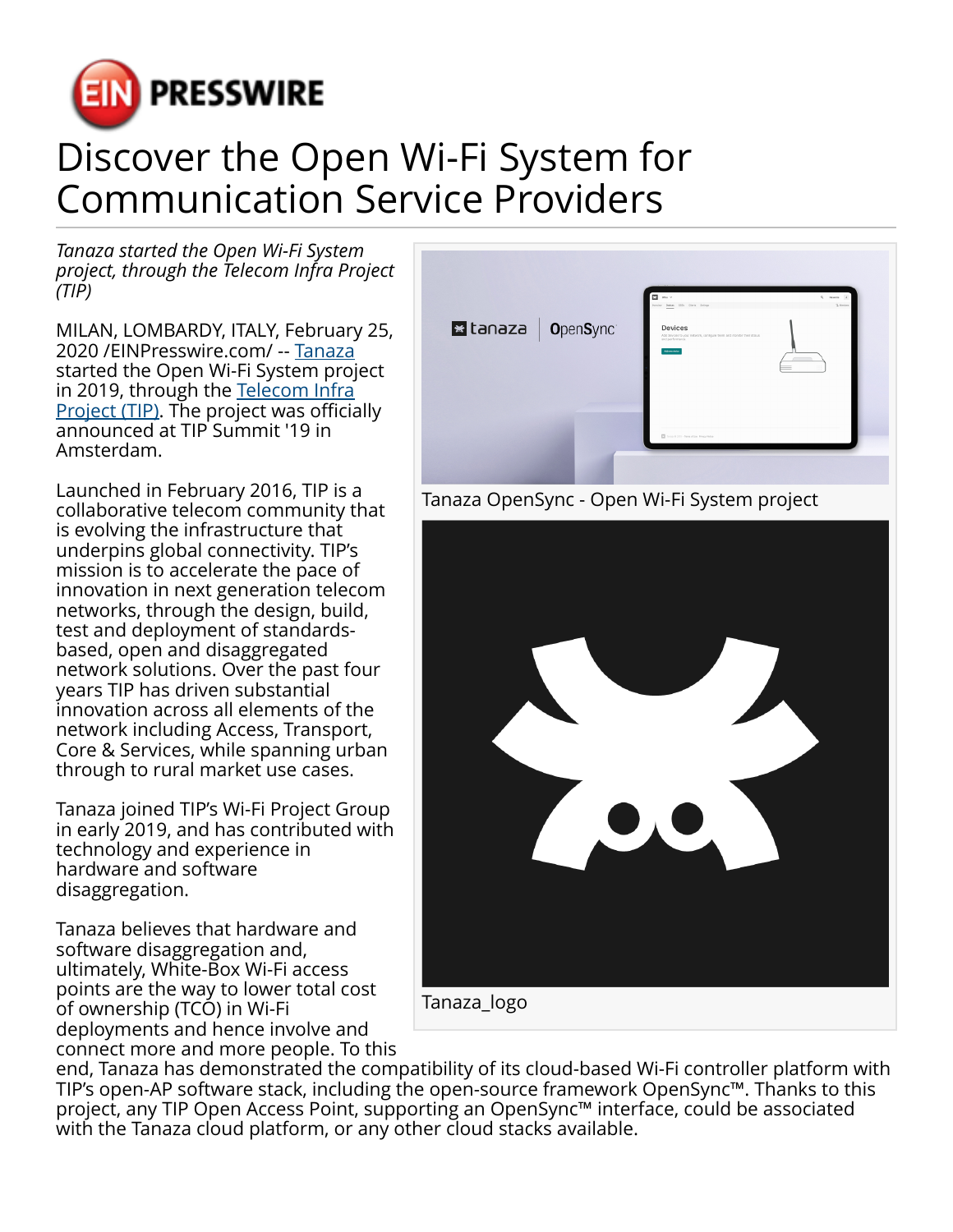"Nowadays, the technology stacks used by operators to deploy Wi-Fi do not communicate with each other. As a consequence, executing mass configurations, maintaining and troubleshooting the networks, and the deployment of new applications demand an extremely high effort. Disaggregation solves this problem by allowing the cloud software to speak with White-Box Wi-Fi access points, that increases operational efficiency. In addition, disaggregation allows reducing the total cost of ownership for operators by bringing down both the cost of Wi-Fi hardware (CAPEX) and the costs of maintenance (OPEX)", states Sebastiano Bertani, CEO, and Founder of Tanaza.

Tanaza joined forces with the other members of the TIP Wi-FI Project Group, to validate how hardware and software components work together and to ensure those components are interoperable. The access point firmware will be open-sourced within TIP, in addition to some parts of the controller software. As a result, this will significantly lower the barrier to entry for new vendors participating in the ecosystem.

"It's something huge working on this project to reach more service providers that want to take advantage of the opportunities that open Wi-Fi systems can offer. We're working hard to make this happen by using our knowledge and technologies. A first demo test case featuring the interoperability of White-Box Wi-Fi hardware with Tanaza cloud stacks is ready. We are thrilled!" says Cristian Piacente, CTO at Tanaza.

Tanaza is dedicated to make hardware and software disaggregation in Wi-Fi a reality.

## About Tanaza

Tanaza is a comprehensive and flexible cloud platform for IT professionals to operate Wi-Fi networks. It is based on TanazaOS, a powerful Linux-based Operating System compatible with multiple hardware devices.

Tanaza creates value for its partners and users by allowing unprecedented efficiency in network management, and by freeing users from locked-in vertical solutions that impose a software/hardware bundle. Tanaza leverages the software and hardware disaggregation paradigm, allowing users to upgrade any devices from any vendor with TanazaOS. Their mission is to democratize Wi-Fi networks by providing software for affordable, top-notch, cloud-controllable Wi-Fi connectivity.

Tanaza envisions a world where Wi-Fi is democratic: affordable, ubiquitous, and accessible. For more info, please visit [www.tanaza.com.](http://www.tanaza.com)

## About OpenSync™

OpenSync is the world's fastest-growing cloud-agnostic, open-source software to enable the curation, delivery and support of services and management of devices for the smart home. Today OpenSync carries more than 62 Petabytes of data over its platform every day connecting over half a billion devices, spanning some 1000 device brands and over 7000 unique device types, and these numbers are exponentially growing. Compatible with other initiatives such as RDK and OpenWRT, and broadly deployed by leading global ISPs and device makers, the software is critical to residential and enterprise Wi-Fi and IP delivered services. Chipset suppliers, device makers, system integrators, internet service providers and operators find many benefits with OpenSync's open, interoperable, multi-vendor interfaces and simple and efficient scaling on a proven platform. For more information, visit [http://www.opensync.io/.](http://www.opensync.io/)

Contacts Tanaza

Press Office Caterina Vertaldi